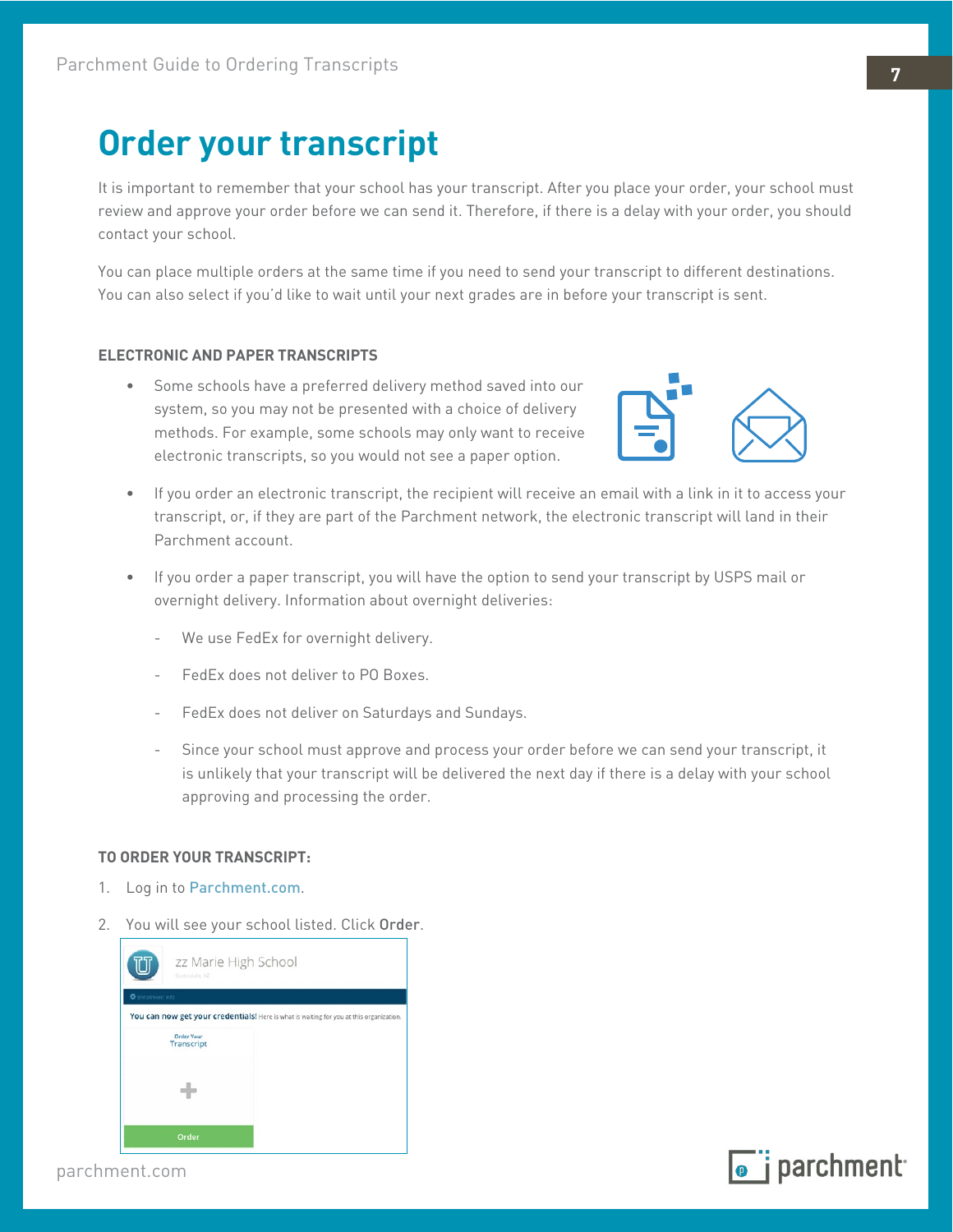3. You will see two destination options. Select the one on the left to send your transcript to a school, business, or other organization. Select the option on the right to send your transcript to yourself or another individual.



Select this option to send your transcript to a school, business, or other organization.

- 1. After selecting this option, enter the name of the school or other organization in the search box and click Search.
- 2. When you see the destination listed, click Select and skip to step 4 on the next page.
	- If your destination does not appear, click Enter your own.

## Enter Your Own

- a. Select if you would like to email your transcript (the recipient would receive an email with a link to download your transcript), or if you would like to send a paper transcript. For more information on electronic transcripts, go to the [eTranscripts FAQ](#page--1-0). For information on sending paper transcripts overnight, go to the [FedEx FAQ](#page--1-1).
- b. Fill in the destination information.
- c. Click Save & Continue.
- d. Go to Step 4 on the next page.



&

Select this option to send your transcript to yourself or another individual.

- 1. After selecting this option, select a delivery method:
	- Electronic Delivery means that the recipient receives an email with a link to download your electronic transcript. For more information, go to the [eTranscripts FAQ](#page--1-0).
	- Paper Transcript means that you are sending a printed copy of your official transcript in the mail (you can select USPS or overnight later in the process). For information on sending paper transcripts overnight, go to the [FedEx](#page--1-1)  [FAQ](#page--1-1).
- 2. If you are sending the transcript to yourself, check the box I am sending this order to myself. The boxes will then be populated with your destination information.
- 3. Fill in the destination information. Click Save & Continue, and go to Step 4 on the next page.

I am sending this order to myself

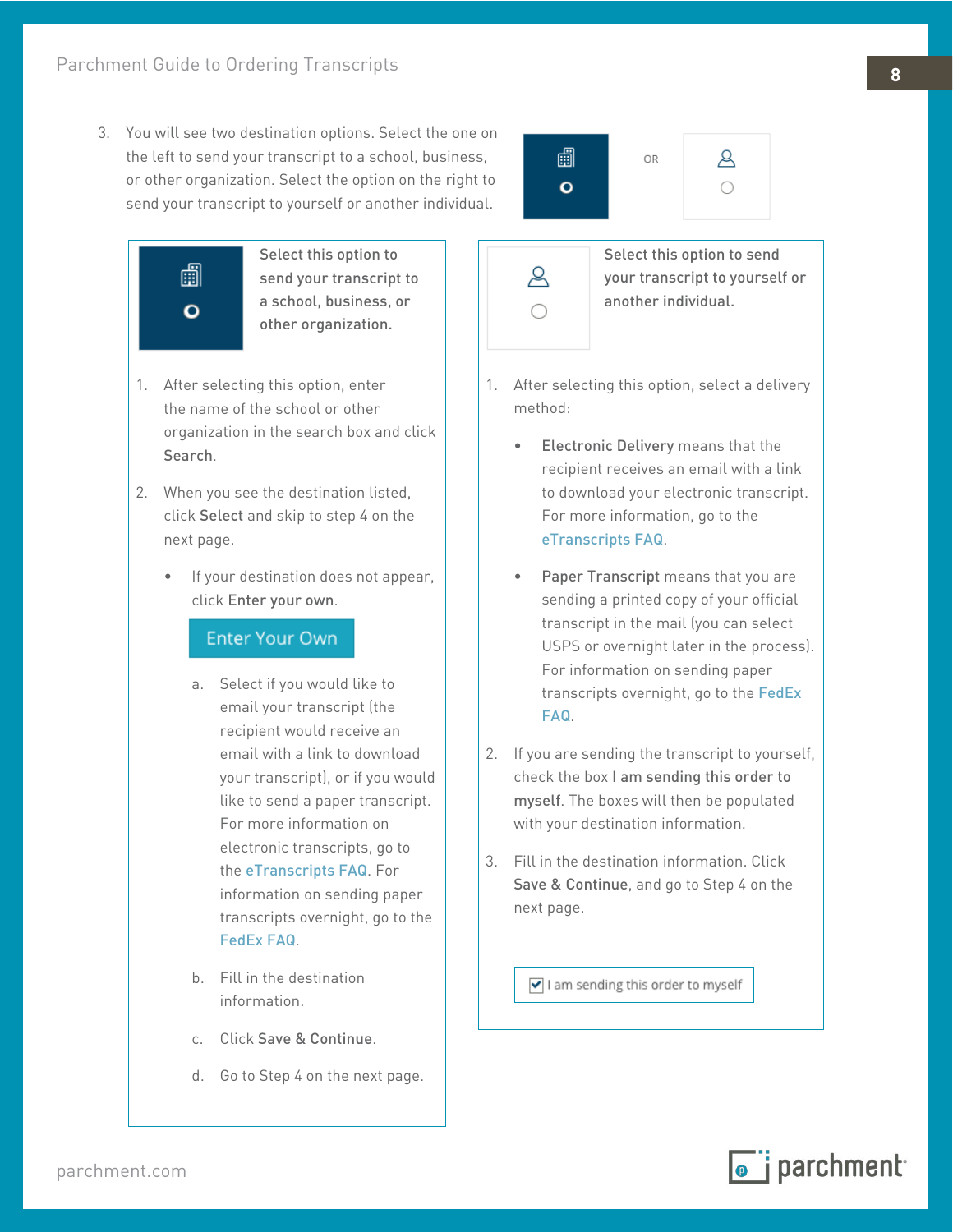4. You are now at the Order Details page where you can view your order and select if you would like to send your transcript now, or wait until next semester's grades are in.

| <b>FROM</b><br>zz Marie High School<br>Scottsdale, AZ                                                  | TO<br>U<br>Capital University<br>Office of Undergraduate Admissions<br>Columbus, OH, 43209                    | <b>俞 Delete this item</b>                                 |                  |
|--------------------------------------------------------------------------------------------------------|---------------------------------------------------------------------------------------------------------------|-----------------------------------------------------------|------------------|
| 曲<br>an av<br>Transcript<br>v.<br>Delivery Method<br><b>TOP</b><br><u>5</u> Electronic<br>$\mathbf{O}$ | <b>Processing Time</b><br>Send Now<br>÷<br><b>Application Tracking Number (optional)</b><br>Honors (optional) | Credential Fee<br>Shipping / Handling                     | \$0.00<br>\$0.00 |
|                                                                                                        |                                                                                                               | <b>Item Total</b>                                         | \$0.00           |
|                                                                                                        |                                                                                                               | <b>Total Credential Fees</b><br>Total Shipping / Handling | \$0.00<br>\$0.00 |
|                                                                                                        |                                                                                                               | <b>Order Total</b>                                        | \$0.00           |
|                                                                                                        |                                                                                                               | Save & Continue                                           |                  |
|                                                                                                        |                                                                                                               | + Add Another Destination                                 |                  |

- See the red circle above. If you would like to wait until your next grades are in before sending your transcript, click this drop-down menu and select Hold for Grades.
- If you would like to enter an application tracking number or Honors information, enter these in the applicable boxes.
- To send your transcript to another destination, click + Add Another Destination and go back to step 3.
- If you'd like to remove this order, click Delete this item.

**m** Delete this item

- Your total charges appear on the right side, and include any shipping fees.
- When you are ready to pay, click Save & Continue.
- 5. You can now review your order again. To make any changes, click Edit Order. Otherwise, click Continue.

Continue

parchment.com